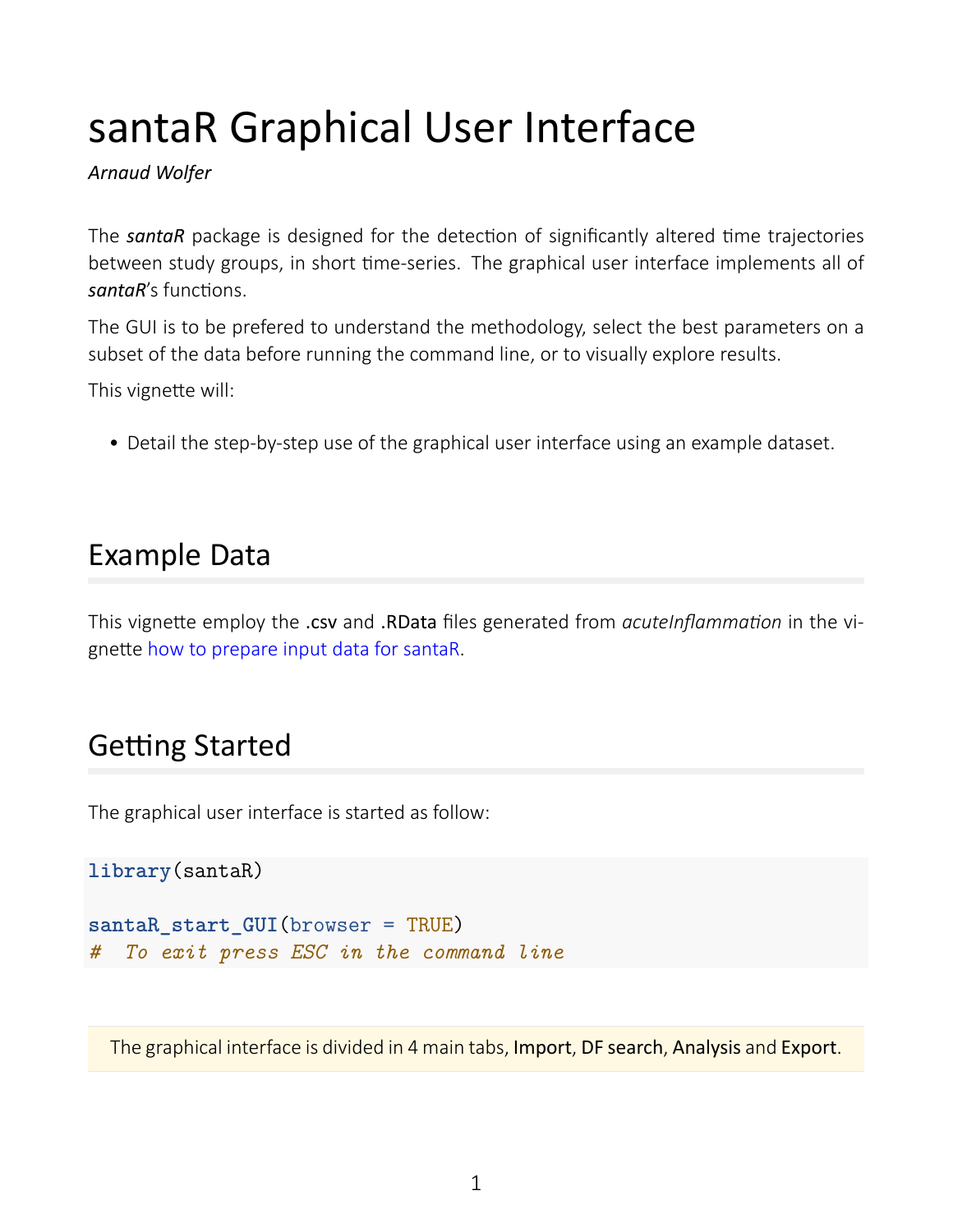The first input format is a .csv file containing as *rows* the observations (samples) and as *columns* the variables as well as metadata.

|           | R ~/R/win-library/3.4/santaR/shiny-GUI/SANTA-App - Shiny |                                                                             |                      |                            |                           |                                                                                                                                            |                    |                    |                    |                    |                    |                    |                      |                 |                    |                    |                    |                    | $\Box$             | $\times$                |
|-----------|----------------------------------------------------------|-----------------------------------------------------------------------------|----------------------|----------------------------|---------------------------|--------------------------------------------------------------------------------------------------------------------------------------------|--------------------|--------------------|--------------------|--------------------|--------------------|--------------------|----------------------|-----------------|--------------------|--------------------|--------------------|--------------------|--------------------|-------------------------|
|           | http://127.0.0.1:4009 2 Open in Browser 3                |                                                                             |                      |                            |                           |                                                                                                                                            |                    |                    |                    |                    |                    |                    |                      |                 |                    |                    |                    |                    | • Publish •        |                         |
|           | santaR                                                   | About                                                                       | Import               |                            | DF search                 | Analysis                                                                                                                                   | Export             |                    |                    |                    |                    |                    |                      |                 |                    |                    |                    |                    |                    | $\widehat{\phantom{a}}$ |
|           |                                                          | Import a .csv file, a .RData with 2 data.frames, or a fully fitted dataset. |                      |                            |                           |                                                                                                                                            |                    |                    |                    |                    |                    |                    |                      |                 |                    |                    |                    |                    |                    |                         |
|           |                                                          |                                                                             |                      |                            |                           |                                                                                                                                            |                    |                    |                    |                    |                    |                    |                      |                 |                    |                    |                    |                    |                    |                         |
|           | <b>Input Type</b>                                        | s CSV ∩ RData ∩ Fitted Data                                                 |                      |                            |                           |                                                                                                                                            |                    |                    |                    |                    |                    |                    |                      |                 |                    |                    |                    |                    |                    |                         |
|           |                                                          |                                                                             |                      |                            |                           |                                                                                                                                            |                    |                    |                    |                    |                    |                    |                      |                 |                    |                    |                    |                    |                    |                         |
|           |                                                          |                                                                             |                      | File                       | Columns                   |                                                                                                                                            |                    |                    |                    |                    |                    |                    |                      |                 |                    |                    |                    |                    |                    |                         |
|           | Import                                                   |                                                                             |                      |                            |                           |                                                                                                                                            |                    |                    |                    |                    |                    |                    |                      |                 |                    |                    |                    |                    |                    |                         |
|           | <b>CSV</b>                                               |                                                                             |                      |                            |                           | Select a .csv file with observations as rows, metadata and data as columns, then move to "Column" tab to assign the columns to either data |                    |                    |                    |                    |                    |                    |                      |                 |                    |                    |                    |                    |                    |                         |
|           | .RData                                                   |                                                                             |                      |                            | or metadata.              |                                                                                                                                            |                    |                    |                    |                    |                    |                    |                      |                 |                    |                    |                    |                    |                    |                         |
|           | <b>Fitted Data</b>                                       |                                                                             |                      |                            | <b>Choose CSV File</b>    |                                                                                                                                            |                    |                    |                    |                    |                    |                    |                      |                 |                    |                    |                    |                    |                    |                         |
|           |                                                          |                                                                             |                      |                            | Browse                    | acuteInflammation_GUI_demo.csv                                                                                                             |                    |                    |                    |                    |                    |                    |                      |                 |                    |                    |                    |                    |                    |                         |
|           | <b>View Input</b>                                        |                                                                             |                      | Upload complete            |                           |                                                                                                                                            |                    |                    |                    |                    |                    |                    |                      |                 |                    |                    |                    |                    |                    |                         |
|           |                                                          | View Input                                                                  |                      | $\triangledown$ Header     |                           |                                                                                                                                            | Separator          |                    |                    |                    |                    | Quote              |                      |                 |                    |                    |                    |                    |                    |                         |
|           |                                                          |                                                                             | Comma<br>○ Semicolon |                            |                           | $\bigcap$ None<br><b>◎</b> Double Quote                                                                                                    |                    |                    |                    |                    |                    |                    |                      |                 |                    |                    |                    |                    |                    |                         |
|           |                                                          |                                                                             |                      |                            |                           |                                                                                                                                            |                    |                    | $\bigcap$ Tab      |                    |                    |                    |                      |                 | ◯ Single Quote     |                    |                    |                    |                    |                         |
|           |                                                          |                                                                             |                      |                            |                           |                                                                                                                                            |                    |                    |                    |                    |                    |                    |                      |                 |                    |                    |                    |                    |                    |                         |
|           |                                                          |                                                                             |                      | time                       | ind                       | group                                                                                                                                      | var_1              | var_2              | var_3              | var_4              | var_5              | var <sub>_6</sub>  | var_7                | var_8           | var_9              | var_10             | var_11             | var_12             | $var_13$           |                         |
|           |                                                          |                                                                             |                      | $\bf{0}$                   | ind_1                     | Group1                                                                                                                                     | $-0.34$            | $-0.64$            | $-0.22$            | 1.90               | $-0.35$            | $-0.12$            | $-0.09$              | 1.04            | $-0.33$            | $-0.10$            | $-0.42$            | 0.29               | $-0.06$            |                         |
|           |                                                          |                                                                             |                      | $\mathbf 0$                | $ind_2$                   | Group2                                                                                                                                     | $-0.34$            | $-0.64$            | $-0.22$            | 1.90               | $-0.35$            | $-0.12$            | $-0.09$              | 1.04            | $-0.33$            | $-0.10$            | $-0.42$            | 0.29               | $-0.06$            |                         |
|           |                                                          |                                                                             |                      | $\mathbf 0$                | ind_3                     | Group1                                                                                                                                     | $-0.41$            | $-0.64$            | $-0.51$            | $-1.03$            | $-0.93$            | $-0.37$            | $-0.83$              | $-0.42$         | $-1.20$            | $-0.47$            | $-0.81$            | $-1.15$            | $-0.74$            |                         |
|           |                                                          |                                                                             |                      | $\mathbf 0$                | ind <sub>4</sub>          | Group2                                                                                                                                     | $-0.41$            | $-0.64$            | $-0.51$            | $-1.03$            | $-0.93$            | $-0.37$            | $-0.83$              | $-0.42$         | $-1.20$            | $-0.47$            | $-0.81$            | $-1.15$            | $-0.74$            |                         |
|           |                                                          |                                                                             |                      | $\mathbf 0$                | ind 5                     | Group1                                                                                                                                     | $-0.41$<br>$-0.41$ | $-0.64$<br>$-0.64$ | $-0.40$<br>$-0.40$ | $-0.65$<br>$-0.65$ | $-0.50$            | $-0.37$<br>$-0.37$ | $-0.54$<br>$-0.54$   | $-0.14$         | $-0.89$            | $-0.47$            | $-0.51$            | $-0.27$            | $-0.37$<br>$-0.37$ |                         |
|           |                                                          |                                                                             |                      | $\mathbf 0$<br>$\mathbf 0$ | ind <sub>6</sub><br>ind 7 | Group2<br>Group1                                                                                                                           | $-0.41$            | $-0.64$            | $-0.36$            | $-0.57$            | $-0.50$<br>$-0.43$ | $-0.34$            | $-0.51$              | $-0.14$<br>0.11 | $-0.89$<br>$-0.35$ | $-0.47$<br>$-0.47$ | $-0.51$<br>$-0.45$ | $-0.27$<br>$-0.16$ | $-0.21$            |                         |
|           |                                                          |                                                                             |                      | $\mathbf{0}$               | ind <sub>8</sub>          | Group2                                                                                                                                     | $-0.41$            | $-0.64$            | $-0.36$            | $-0.57$            | $-0.43$            | $-0.34$            | $-0.51$              | 0.11            | $-0.35$            | $-0.47$            | $-0.45$            | $-0.16$            | $-0.21$            |                         |
|           |                                                          |                                                                             |                      | $\overline{4}$             | ind_1                     | Group1                                                                                                                                     | $-0.30$            | 0.57               | 0.91               | 0.48               | 0.54               | 0.24               | 1.19                 | 0.56            | $-0.12$            | $-0.47$            | 0.25               | $-0.08$            | $-0.30$            |                         |
| $\langle$ |                                                          |                                                                             |                      |                            | <b>Sanda</b> in           | maan ah                                                                                                                                    | $\lambda$          | $ -$               | 200                | n an               | $\sim$ $-$         | e en               | $\sim$ $\sim$ $\sim$ | 0.00            | $\sim$ nm          | 220                | $\mathbf{A}$       | 2.00               | $1 - 2r$           | $\mathcal{P}$           |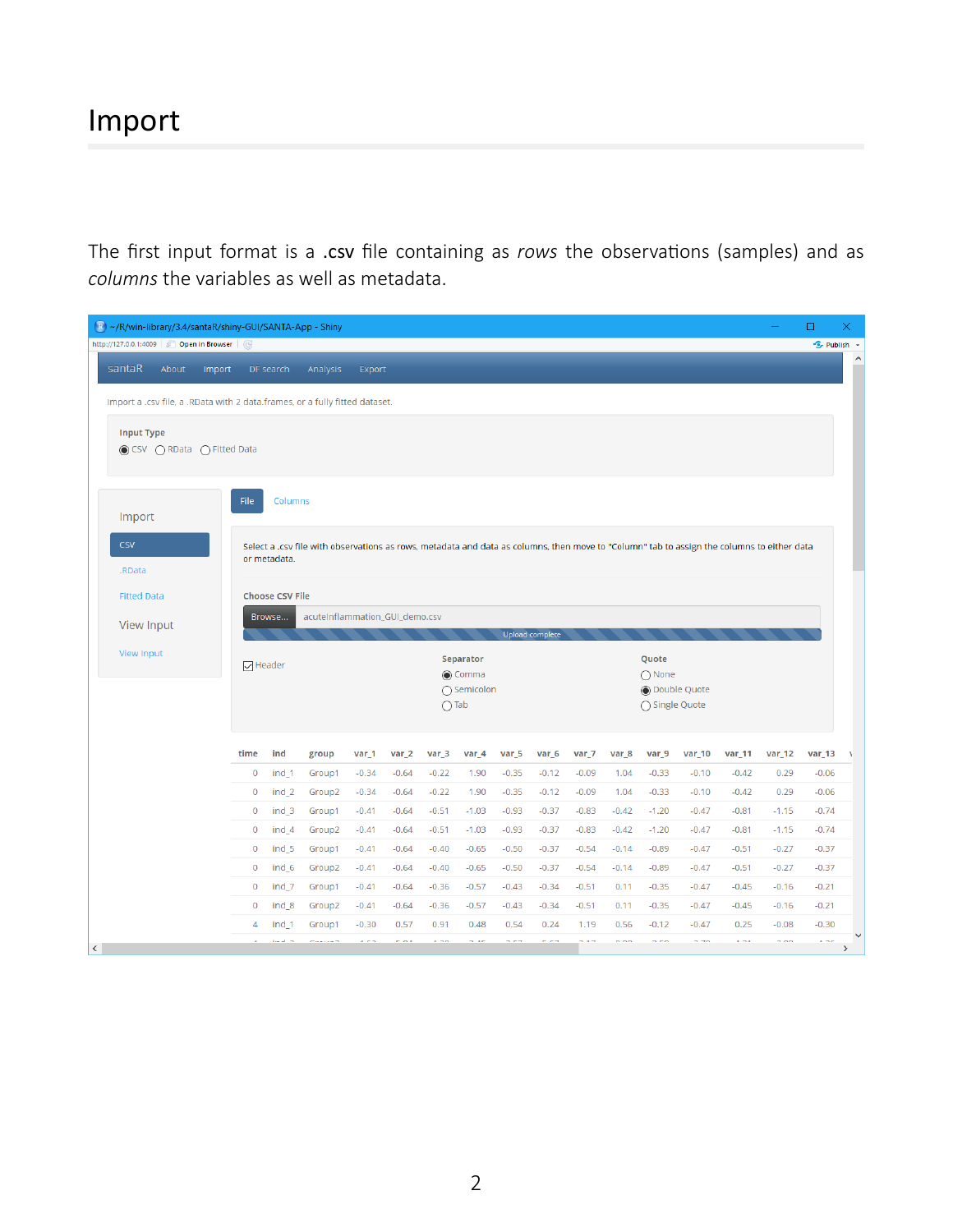Columns corresponding to metadata are selected: the metadata describe the individual ID and collection time corresponding to each observation, with optionally class information for identification of inter-class differential trajectories.

| R ~/R/win-library/3.4/santaR/shiny-GUI/SANTA-App - Shiny<br>$\overline{\phantom{m}}$                                                                                                                               | $\Box$<br>$\times$   |  |  |  |  |  |  |  |  |  |
|--------------------------------------------------------------------------------------------------------------------------------------------------------------------------------------------------------------------|----------------------|--|--|--|--|--|--|--|--|--|
| http://127.0.0.1:4009 2 Open in Browser (                                                                                                                                                                          | • Publish •          |  |  |  |  |  |  |  |  |  |
| santaR<br>About<br>Import DF search<br>Analysis<br>Export                                                                                                                                                          |                      |  |  |  |  |  |  |  |  |  |
| Import a .csv file, a .RData with 2 data.frames, or a fully fitted dataset.                                                                                                                                        |                      |  |  |  |  |  |  |  |  |  |
| <b>Input Type</b><br>◉ CSV ORData OFitted Data                                                                                                                                                                     |                      |  |  |  |  |  |  |  |  |  |
| <b>Success</b><br>Import<br>Input data generated                                                                                                                                                                   |                      |  |  |  |  |  |  |  |  |  |
| <b>CSV</b><br>File<br>Columns<br>.RData                                                                                                                                                                            |                      |  |  |  |  |  |  |  |  |  |
| <b>Fitted Data</b><br>Assign each columns to either data or metadata, select time and individual and generate the input dataset. All variables in Data will be fitted.                                             |                      |  |  |  |  |  |  |  |  |  |
| View Input                                                                                                                                                                                                         |                      |  |  |  |  |  |  |  |  |  |
| Metadata<br>Data<br>View Input<br>time $\wedge$<br>$var_1$<br>$\widehat{\phantom{a}}$<br>var_2<br>ind<br>var_3<br>group<br>var_4<br>var_5<br>var_6<br>var_7<br>$\mathbf \Theta$<br>var_8<br>var_9<br>G<br>var_10 Y |                      |  |  |  |  |  |  |  |  |  |
| Individual<br>Time                                                                                                                                                                                                 |                      |  |  |  |  |  |  |  |  |  |
| ind<br>$\blacktriangledown$<br>time                                                                                                                                                                                | $\blacktriangledown$ |  |  |  |  |  |  |  |  |  |
| Generate Input                                                                                                                                                                                                     |                      |  |  |  |  |  |  |  |  |  |
|                                                                                                                                                                                                                    |                      |  |  |  |  |  |  |  |  |  |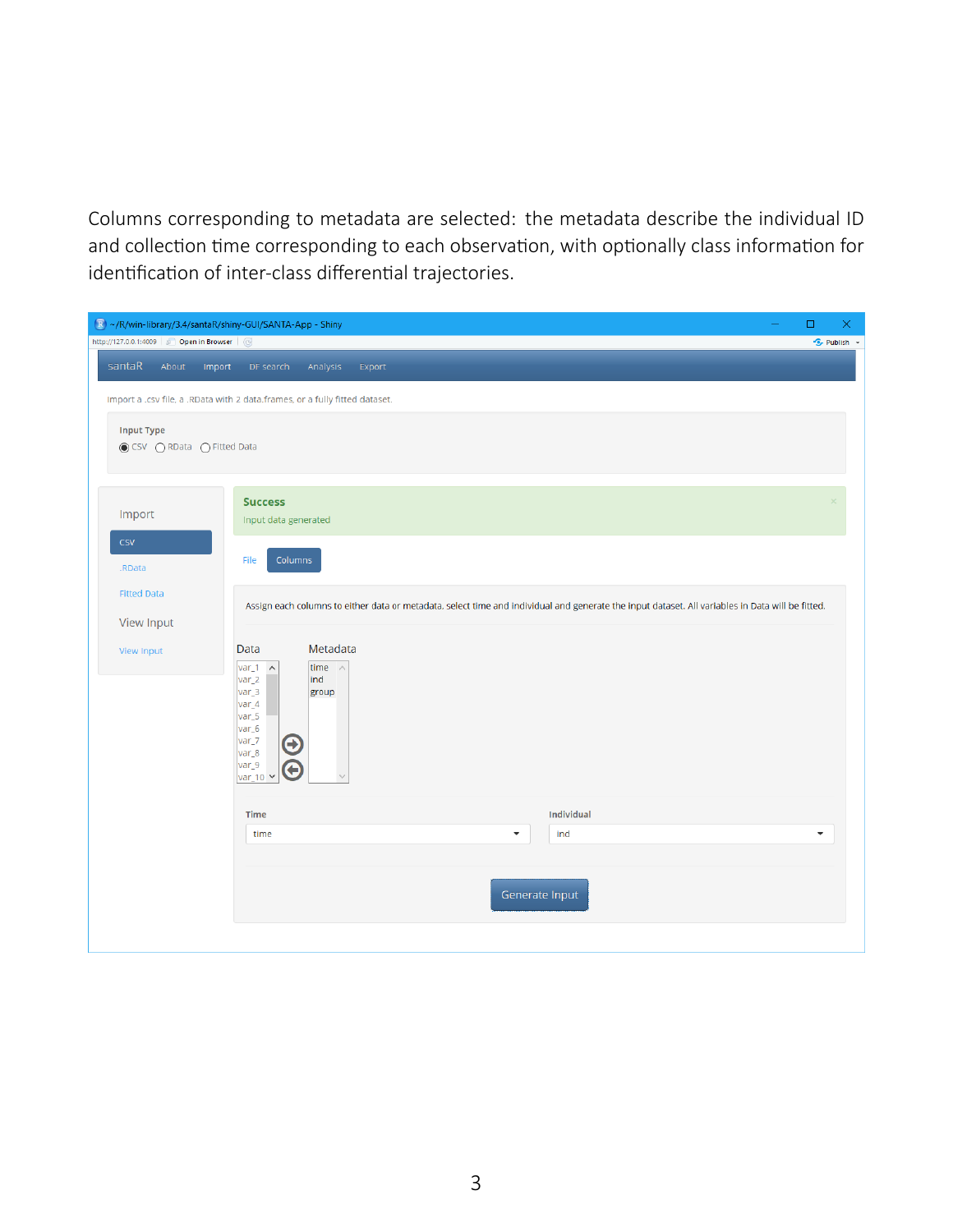Additionally, data previously imported as well as fitting results (in .RData format) can be loaded for further analysis or plotting (see the Export section for more details).

|  |                                            |                             |  | R ~/R/win-library/3.4/santaR/shiny-GUI/SANTA-App - Shiny                                                                                                           |                                                     |        |                             | $\Box$ | $\times$    |  |  |
|--|--------------------------------------------|-----------------------------|--|--------------------------------------------------------------------------------------------------------------------------------------------------------------------|-----------------------------------------------------|--------|-----------------------------|--------|-------------|--|--|
|  | http://127.0.0.1:4009 2 Open in Browser    |                             |  |                                                                                                                                                                    |                                                     |        |                             |        | • Publish • |  |  |
|  | santaR                                     | About                       |  | Import DF search Analysis                                                                                                                                          |                                                     | Export |                             |        |             |  |  |
|  |                                            |                             |  | Import a .csv file, a .RData with 2 data.frames, or a fully fitted dataset.                                                                                        |                                                     |        |                             |        |             |  |  |
|  | <b>Input Type</b>                          | ○ CSV ● RData ○ Fitted Data |  |                                                                                                                                                                    |                                                     |        |                             |        |             |  |  |
|  | Import                                     |                             |  | <b>Success</b><br>Input data generated                                                                                                                             |                                                     |        |                             |        |             |  |  |
|  | <b>CSV</b><br>.RData<br><b>Fitted Data</b> |                             |  | Select a .RData file containing 2 data.frame inData (variables to fit) and inMeta (metadata) containing observations as rows and<br>variables/metadata as columns. |                                                     |        |                             |        |             |  |  |
|  | <b>View Input</b>                          |                             |  | <b>Choose a .RData File</b>                                                                                                                                        |                                                     |        |                             |        |             |  |  |
|  |                                            | View Input                  |  | Browse                                                                                                                                                             | acuteInflammation_GUI_demo.rdata<br>Upload complete |        |                             |        |             |  |  |
|  |                                            |                             |  | Variables loaded:                                                                                                                                                  |                                                     |        | chr [1:2] "inMeta" "inData" |        |             |  |  |
|  |                                            |                             |  | <b>Time</b>                                                                                                                                                        |                                                     |        | <b>Individual</b>           |        |             |  |  |
|  |                                            |                             |  | time                                                                                                                                                               |                                                     |        | $\blacktriangledown$<br>ind | ▼      |             |  |  |
|  |                                            |                             |  |                                                                                                                                                                    |                                                     |        |                             |        |             |  |  |
|  |                                            |                             |  | Generate Input                                                                                                                                                     |                                                     |        |                             |        |             |  |  |
|  |                                            |                             |  |                                                                                                                                                                    |                                                     |        |                             |        |             |  |  |
|  |                                            |                             |  |                                                                                                                                                                    |                                                     |        |                             |        |             |  |  |
|  |                                            |                             |  |                                                                                                                                                                    |                                                     |        |                             |        |             |  |  |
|  |                                            |                             |  |                                                                                                                                                                    |                                                     |        |                             |        |             |  |  |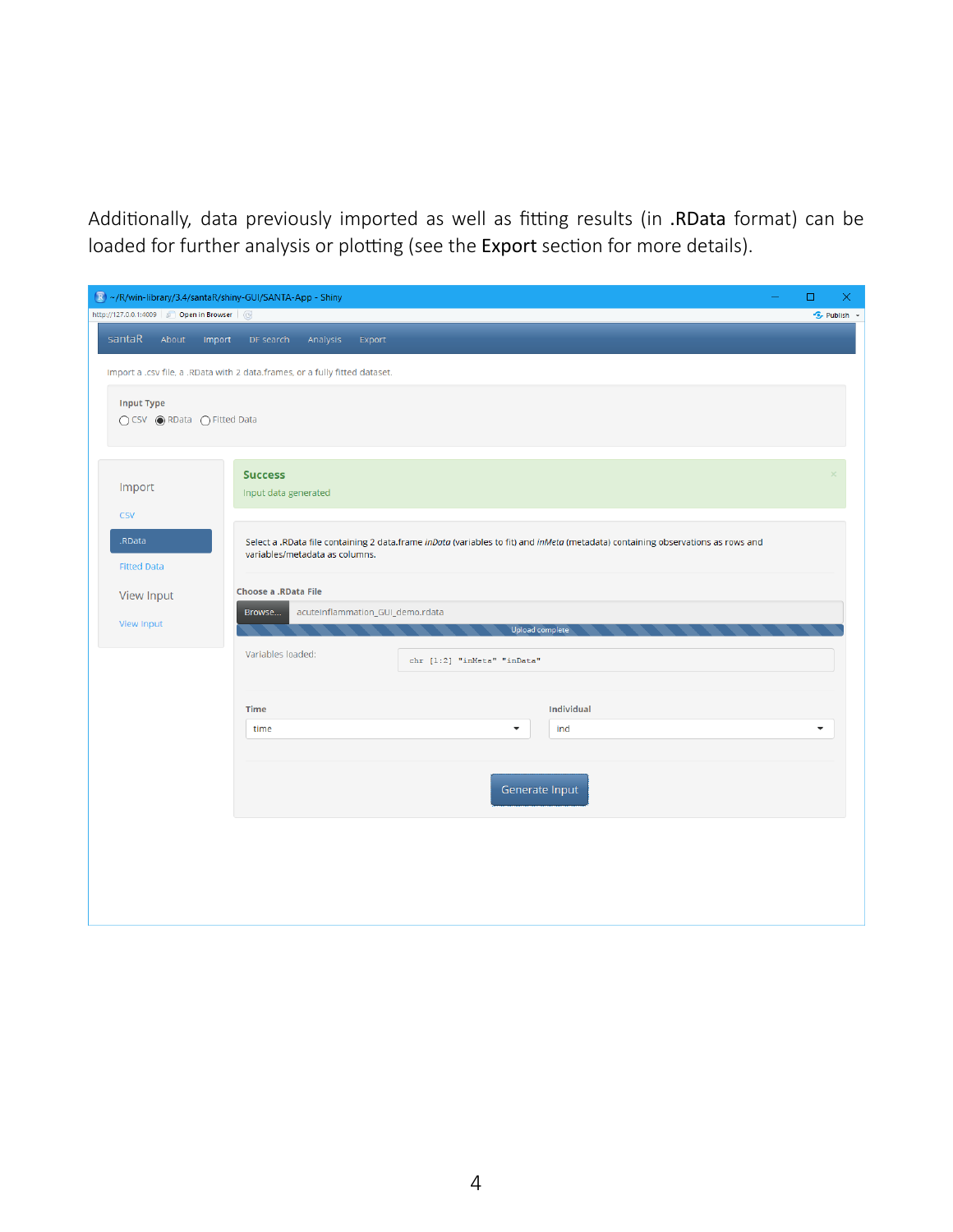# DF Search (optional)

#### Note:

The single parameter to be set by the user is the number of degrees of freedom (*df*) to fit the spline model. The *df* controls how closely the curve models the input data-points. Once the  $df$  is chosen for a dataset (a given number of time-points and missing values), it can be kept constant whichever the question to investigate (the metadata and group comparison). Some indications based on simulated data and diverse datasets can guide the selection of  $df$ :

- *df* controls the "complexity" of the model employed. A substantial difference can be found when going from 2 to 10, but very little change will take place when going from 10 to *50* (the model only gets more complex, but the general shape won't change).
- More time points do not automatically require a higher  $df$ . More inflexions (more complex shape) could require a higher *df* if the number of points is sufficient (and the sampling frequency high).
- A lower  $df$  value is often more suited and generalisable (less over-fitted).
- If the  $df$  is for example 10, all individuals trajectories with less of 10 time-points cannot be fitted and will be rejected.
- On simulated data, the results (*p*-values) are resilient to most values of *df*, however the plots can look dramatically different.
- Trying multiple values of  $df$  on a subset of variables (using the GUI) and then selecting the fit that approximate the time evolution the best without over-fitting:
	- $-df = 5$  is a good starting point in most cases (even more so if there is less than 10 time-points)
	- $-$  If the number of time-points is large and the curves seem very under-fitted,  $df$  can be increased to *6*, *7* or more. Values higher than *10* should rarely be required and will provide with a diminishing return. *df=number of time-points* will result in a curve passing through all points (over-fitted).
	- $-$  If the number of points is lower or the trajectories seem over-fitted,  $df$  can be decreased to *4* or *3*. (*3* will be similar to a second degree polynomial, while *2* will be a linear model)
	- $-$  If the plots "look right" and don't seem to "invent" information between measured data-points, the  $df$  is close to optimal.

It does not seem to be possible to automatically select the degree of freedom. A choice based on visualisation of the splines while being careful with over-fitting, keeping in mind the *"expected"* evoluƟon of the underlying process seems the most reasonable approach.

Even if automated approaches cannot reliably select a number of degree of freedom to em-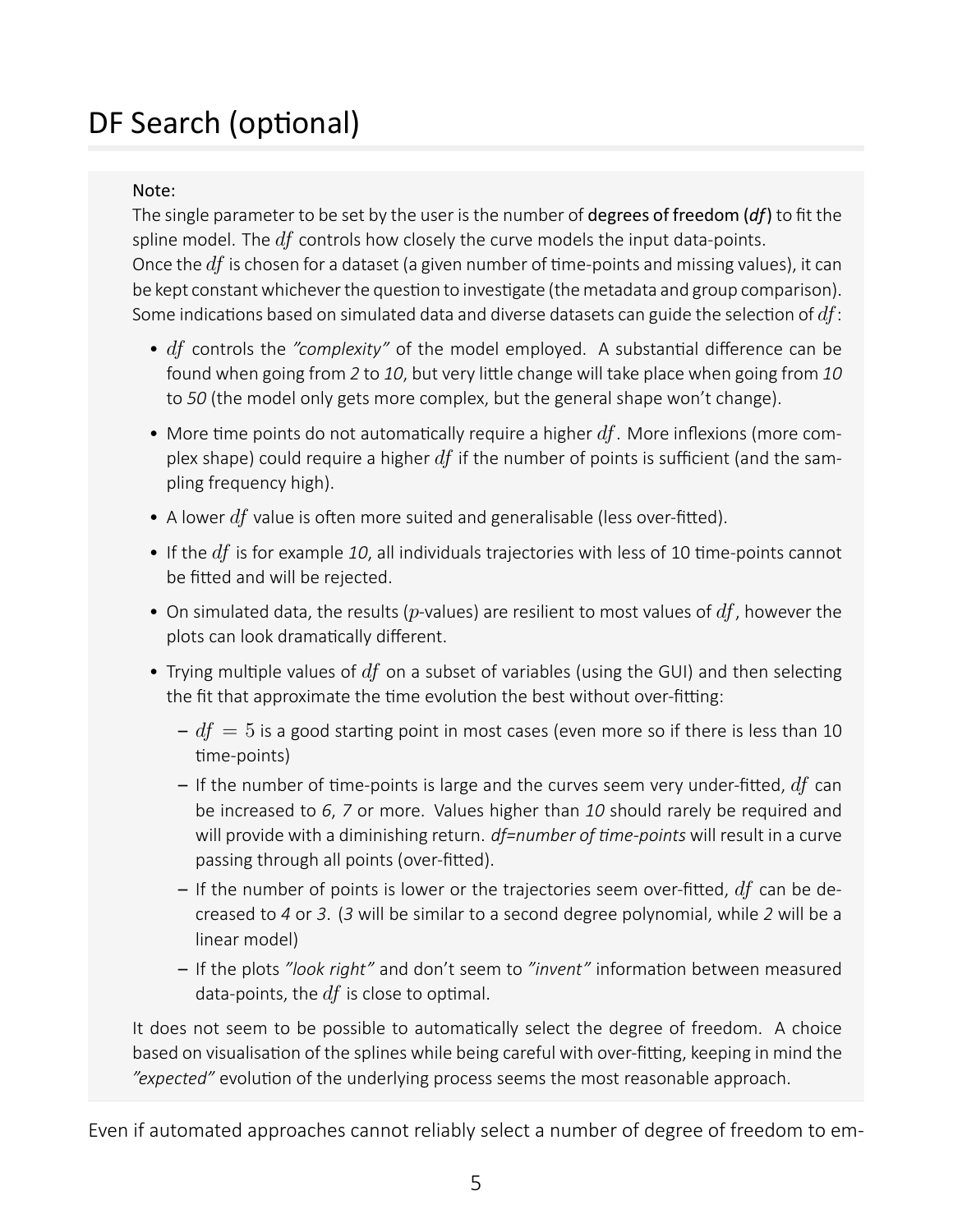ploy, DF search implements some of these approaches and multiple tools to help guide optimal *df* selection.

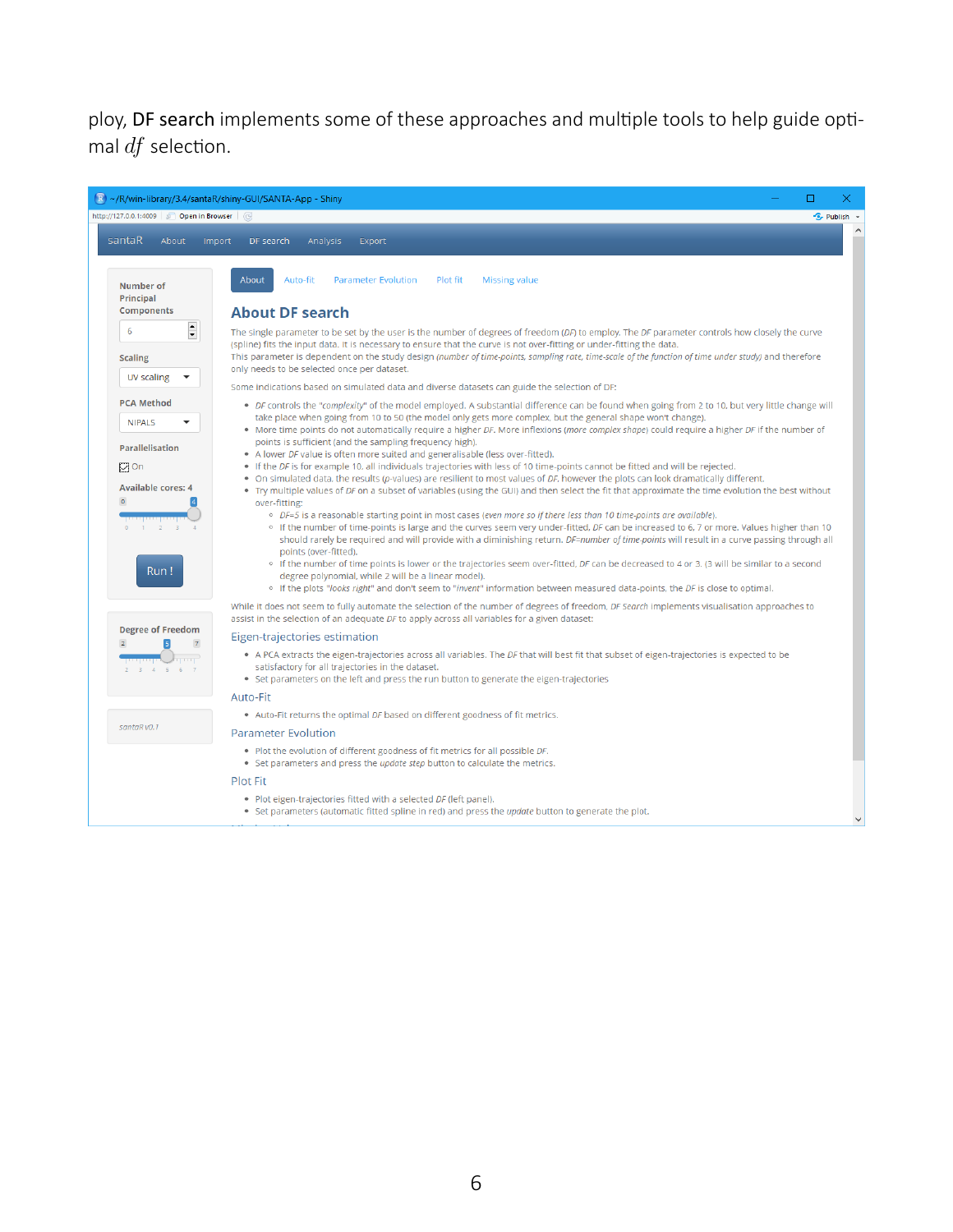Auto-Fit uses principal component analysis (PCA) to extract latent trajectories and generate eigen-trajectories that are subsequently assessed for optimal  $df$  using various goodness-of-fit metrics.

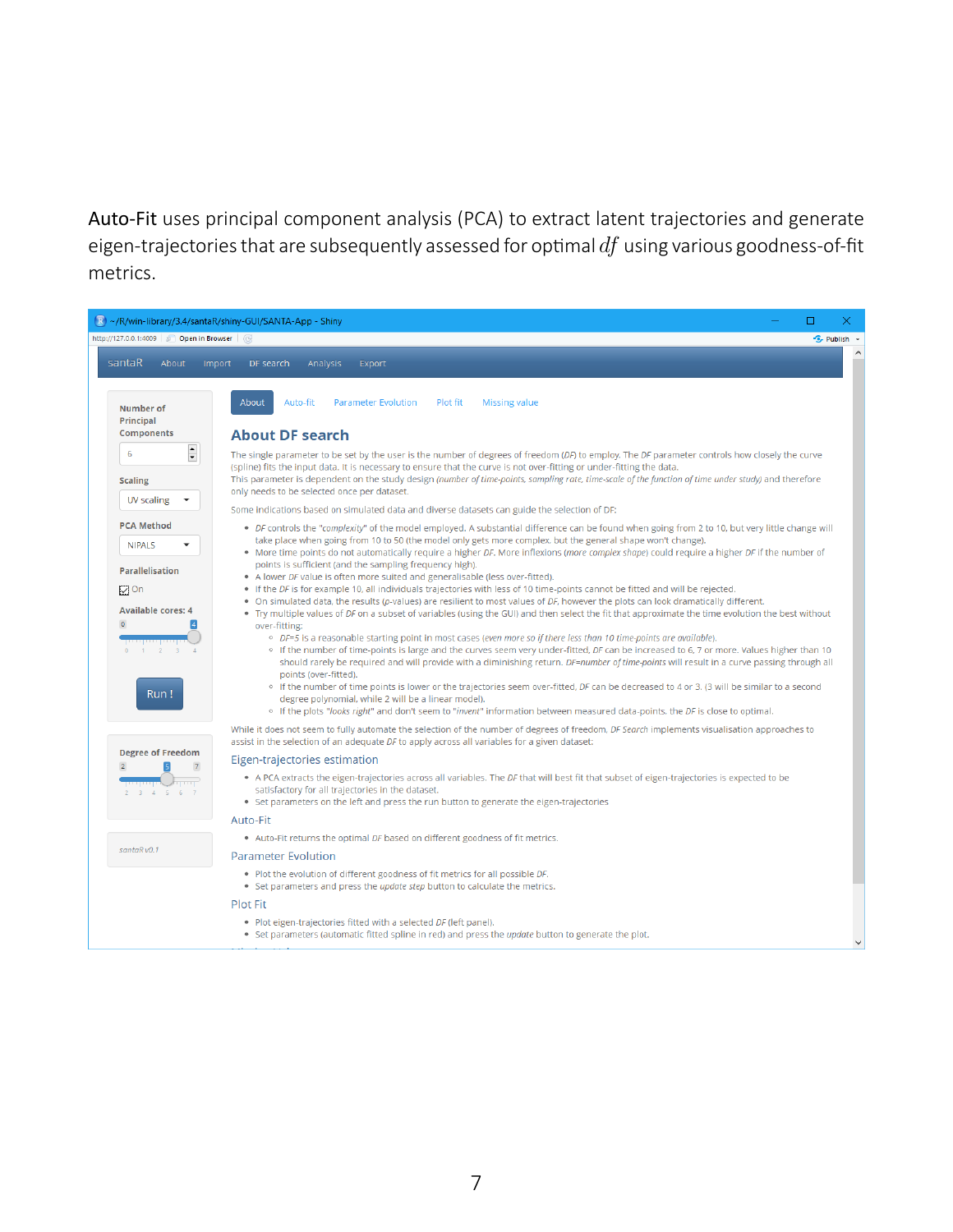Parameter evolution plots the evolution of these metrics across the range of possible  $df$  for each latent trajectory.

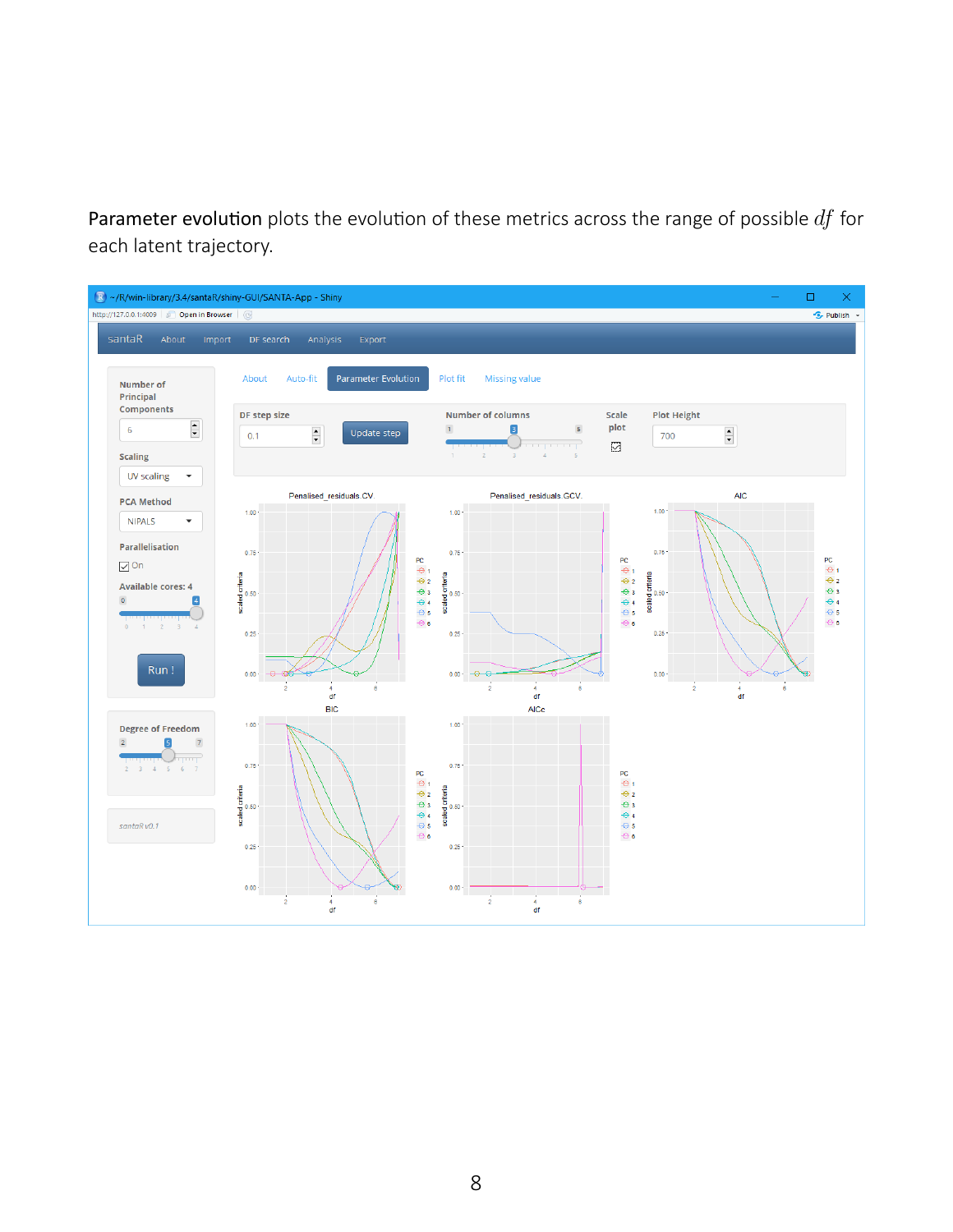To select the most suitable *df* parameter, Plot fit generates a visualisation of the fit on each latent projection at automatically and manually selected df values.



Finally Missing value highlight the number of trajectories that would have to be excluded as they contain less time-points than the  $df$  selected.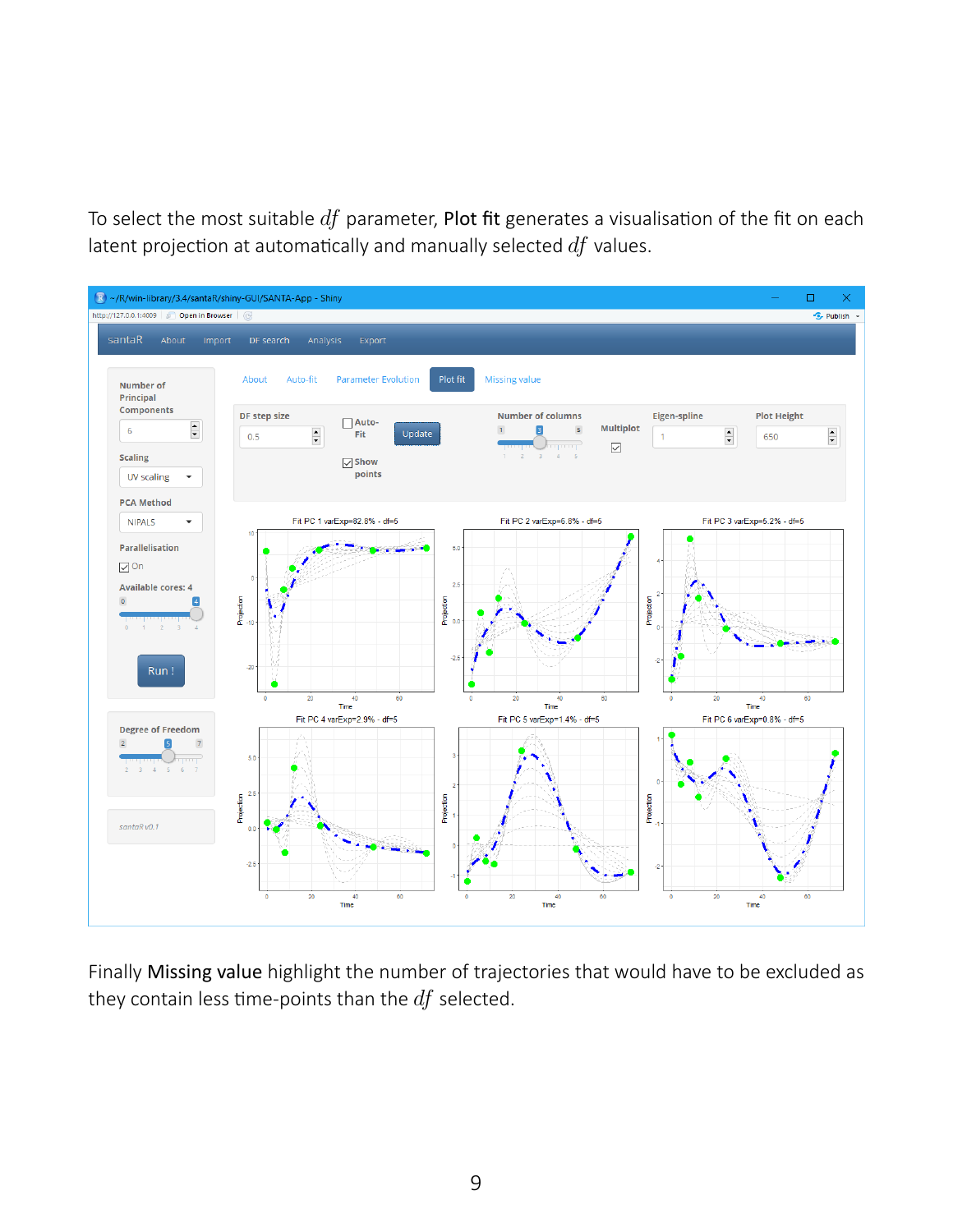# Analysis

With the data imported and a pertinent *df* value selected, Analysis regroups the fitting, visualisation and identification of variables significantly altered between groups.

Fit handles parameter selection as well as downstream computation. Calculation of intergroup differential evolutions can be performed with either initial class information or an advance option generated new grouping (e.g., including / combining / excluding input groups). The user can control the number of permutations and bootstrap rounds for significance and group mean curve confidence band calculation. The sub-sampling or the area between group mean curves can be altered to favour calculation speed at the expense of numerical precision. Parallelisation enables the selection of the number of CPU cores to employ for computation. View Input presents the dataset as fitted.

| R ~/R/win-library/3.4/santaR/shiny-GUI/SANTA-App - Shiny |                                                          |                                         |                                                                    | $\Box$<br>$\times$<br>$\overline{\phantom{0}}$ |
|----------------------------------------------------------|----------------------------------------------------------|-----------------------------------------|--------------------------------------------------------------------|------------------------------------------------|
| http://127.0.0.1:4009   8 Open in Browser   @            |                                                          |                                         |                                                                    | • Publish                                      |
| santaR<br>About<br>Import                                | DF search<br>Analysis<br>Export                          |                                         |                                                                    |                                                |
| Time: time<br>Individual: ind                            | About<br>Fit<br>View Input<br>Plot<br>P-value            |                                         |                                                                    |                                                |
|                                                          | <b>Degree of Freedom</b><br>$\overline{\mathbf{2}}$<br>5 | $\overline{\mathbf{7}}$                 | $\sqrt{}$ Parallelisation                                          |                                                |
| santaRv0.1                                               | $\overline{2}$<br>$\overline{a}$<br>$\lambda$<br>5       | $\mathbf{1}$<br>$\circ$                 | <b>Available cores: 4</b>                                          |                                                |
|                                                          |                                                          | $\bullet$                               | $\overline{2}$<br>$\overline{\mathbf{3}}$<br>Force parallelisation |                                                |
|                                                          | $\sqrt{\phantom{a}}$ Confidence                          | Number of bootstrap rounds (Conf. band) | Number of permutation rounds (p-value)                             |                                                |
|                                                          | <b>Bands</b>                                             | 1000                                    | $\overline{\phantom{a}}$<br>1000                                   | $\hat{\overline{\phantom{a}}\phantom{a}}$      |
|                                                          | <b>Unique groups:</b><br>Group                           | Advanced                                |                                                                    |                                                |
|                                                          | group<br>nb_ind<br>group<br>$\overline{4}$<br>Group1     |                                         |                                                                    |                                                |
|                                                          | Group2<br>$\overline{4}$                                 |                                         |                                                                    |                                                |
|                                                          | $\sqrt{}$ P-value Dist                                   |                                         | <b>Sub-sampling p-Dist</b><br>5000                                 | $\frac{\bullet}{\bullet}$                      |
|                                                          | $\Box$ P-value Fit                                       |                                         |                                                                    |                                                |
|                                                          |                                                          | Run!                                    |                                                                    |                                                |
|                                                          |                                                          |                                         |                                                                    |                                                |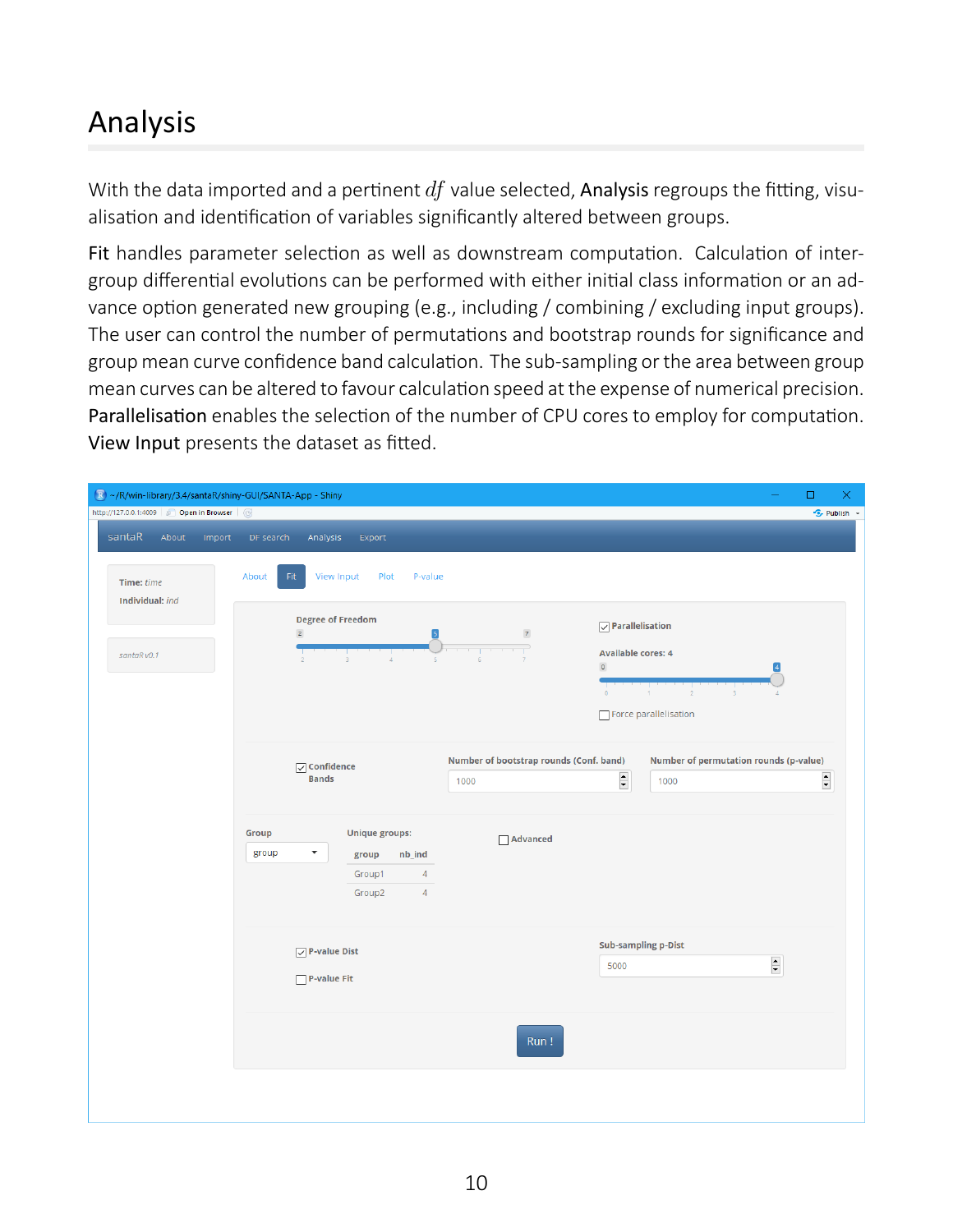Plot enables the interactive visualisation of the raw data points, individual trajectories, group mean curves and confidence bands for all variables, which subsequently can be saved as an image figure to disk.

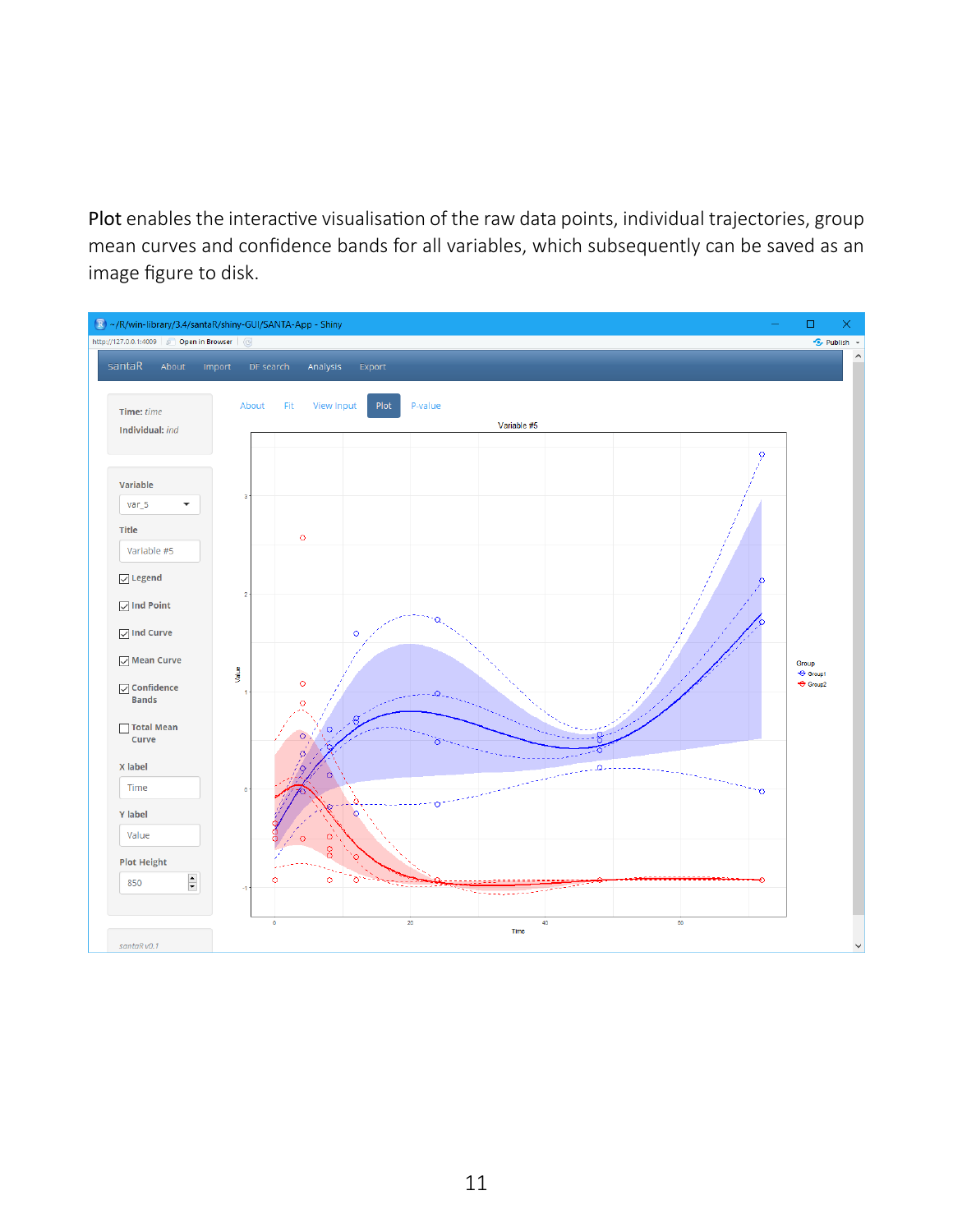If inter-group differential evolution has been characterised, P-value summarise in tables all significance testing - providing multiple options for false discovery correction (e.g., Benjamini-Hochberg, Benjamini-YekuƟeli and Bonferroni) as well as confidence intervals on the *p*-values.

| R) ~/R/win-library/3.4/santaR/shiny-GUI/SANTA-App - Shiny<br>п<br>$\times$                                                         |  |  |  |  |  |  |  |  |  |
|------------------------------------------------------------------------------------------------------------------------------------|--|--|--|--|--|--|--|--|--|
| http://127.0.0.1:4009 20 Open in Browser (C)<br>-C-Publish -                                                                       |  |  |  |  |  |  |  |  |  |
| santaR<br>About<br>Import<br>DF search<br>Analysis<br>Export                                                                       |  |  |  |  |  |  |  |  |  |
| P-value<br>Fit<br>Plot<br>About<br>View Input<br>Time: time<br>Individual: ind                                                     |  |  |  |  |  |  |  |  |  |
| <b>False Discovery Rate Correction</b><br>○ Confidence Interval on p-value<br>√Benjamini-Hochberg  Benjamini-Yekutieli  Bonferroni |  |  |  |  |  |  |  |  |  |
| santaRv0.1                                                                                                                         |  |  |  |  |  |  |  |  |  |
| All<br>Summary<br>P-value Dist<br>P-value Fit                                                                                      |  |  |  |  |  |  |  |  |  |
| Summary                                                                                                                            |  |  |  |  |  |  |  |  |  |
| <b>Inf 0.05</b><br><b>Inf 0.01</b><br>Inf 0.001<br><b>Test</b>                                                                     |  |  |  |  |  |  |  |  |  |
| dist<br>17<br>5<br>$\mathbf{0}$                                                                                                    |  |  |  |  |  |  |  |  |  |
| $\mathbf{0}$<br>dist_BH<br>16<br>$\mathbf{0}$                                                                                      |  |  |  |  |  |  |  |  |  |

| santaR<br>About               | Import<br>DF search                                                                                                                  | Analysis<br>Export  |                           |                           |                           |                       |                  |  |
|-------------------------------|--------------------------------------------------------------------------------------------------------------------------------------|---------------------|---------------------------|---------------------------|---------------------------|-----------------------|------------------|--|
| Time: time<br>Individual: ind | About<br>Fit                                                                                                                         | View Input<br>Plot  | P-value                   |                           |                           |                       |                  |  |
|                               | <b>False Discovery Rate Correction</b><br>◯ Confidence Interval on p-value<br>√Benjamini-Hochberg   Benjamini-Yekutieli   Bonferroni |                     |                           |                           |                           |                       |                  |  |
| santaRv0.1                    |                                                                                                                                      |                     |                           |                           |                           |                       |                  |  |
|                               | Summary                                                                                                                              | All<br>P-value Dist | P-value Fit               |                           |                           |                       |                  |  |
|                               | All P-value                                                                                                                          |                     |                           |                           |                           |                       |                  |  |
|                               | Show $10$                                                                                                                            | entries             |                           |                           |                           | Search:               |                  |  |
|                               |                                                                                                                                      |                     |                           |                           |                           |                       |                  |  |
|                               | var<br>$var_1$ 15                                                                                                                    | dist<br>0.002997003 | dist_upper<br>0.008778565 | dist_lower<br>0.001019262 | curveCorr<br>0.1268472977 | dist_BH<br>0.02874049 |                  |  |
|                               | $var_1$ 11                                                                                                                           | 0.005994006         | 0.013020000               | 0.002748896               | 0.0568042969              | 0.02874049            |                  |  |
|                               | var_8                                                                                                                                | 0.006993007         | 0.014368956               | 0.003390296               | $-0.4678734702$           | 0.02874049            |                  |  |
|                               | $var_6$                                                                                                                              | 0.007992008         | 0.015695799               | 0.004053809               | $-0.4766590516$           | 0.02874049            |                  |  |
|                               | $var_3$                                                                                                                              | 0.009990010         | 0.018296616               | 0.005433704               | $-0.1309867342$           | 0.02874049            |                  |  |
|                               | $var_5$                                                                                                                              | 0.010989011         | 0.019575399               | 0.006145277               | $-0.5634864236$           | 0.02874049            |                  |  |
|                               | $var_1$                                                                                                                              | 0.012987013         | 0.022098179               | 0.007603209               | $-0.2429725171$           | 0.02874049            |                  |  |
|                               | $var_16$                                                                                                                             | 0.012987013         | 0.022098179               | 0.007603209               | 0.5054671906              | 0.02874049            |                  |  |
|                               | $var_2$ 1                                                                                                                            | 0.012987013         | 0.022098179               | 0.007603209               | 0.1461738945              | 0.02874049            |                  |  |
|                               | $var_2$                                                                                                                              | 0.014985015         | 0.024582471               | 0.009099629               | 0.0006571798              | 0.02874049            |                  |  |
|                               | var                                                                                                                                  | dist                | dist_upper                | dist_lower                | curveCorr                 | dist_BH               |                  |  |
|                               | Showing 1 to 10 of 22 entries                                                                                                        |                     |                           |                           |                           | Previous<br>2         | 3<br><b>Next</b> |  |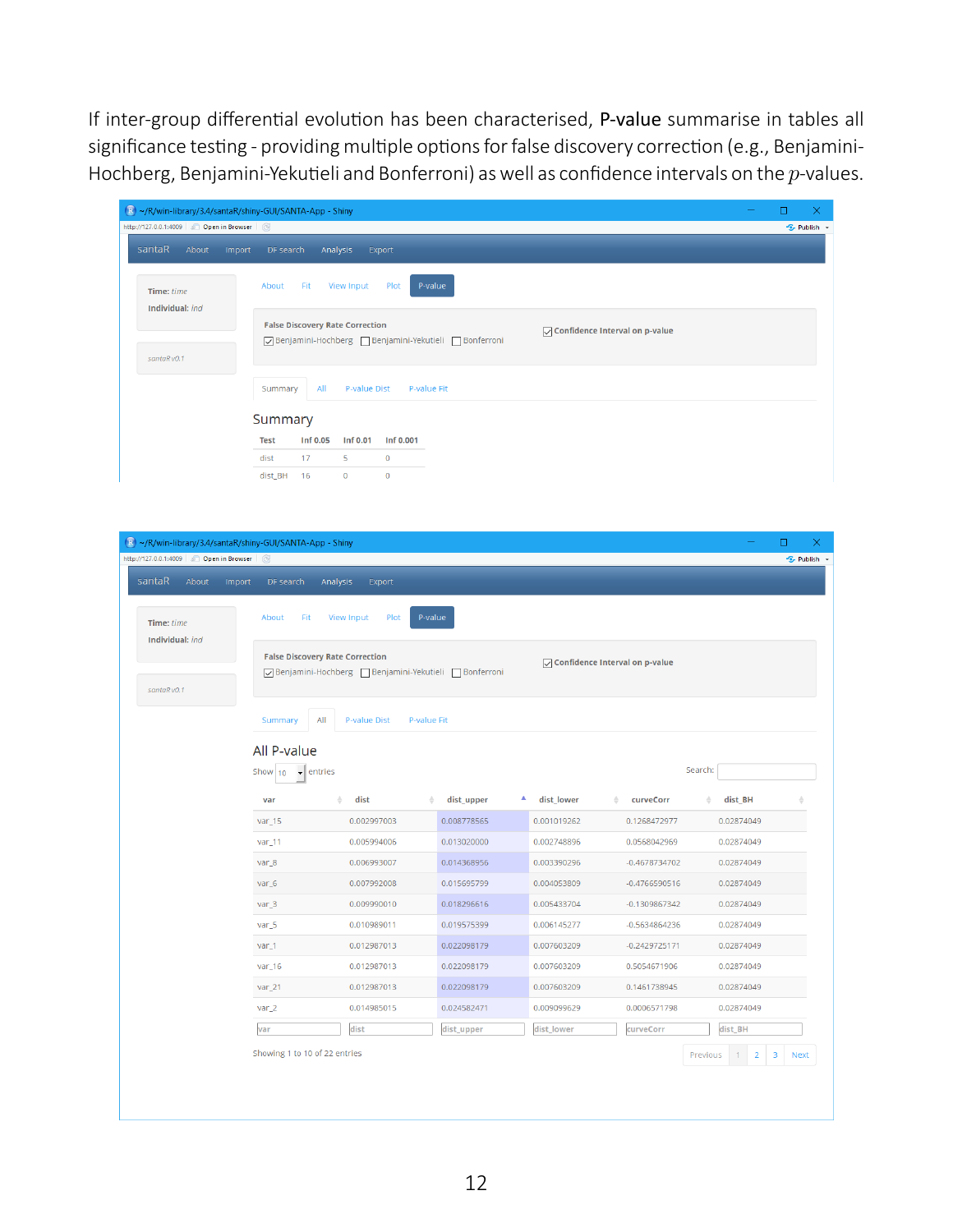### Export

The Export tab manages the saving of results and automated reporting. Fitted data is saved as a spline object, which contains all inputs and outputs, and subsequently downloaded as .RData file for future analysis, reproduction, or analysis of results.

.csv files containing significance testing results can also be generated and summary plot for each significantly altered variable automatically saved to disk for rapid evaluation.

| (R) ~/R/win-library/3.4/santaR/shiny-GUI/SANTA-App - Shiny                                                                                                           |                                                                                                                                                                    | □                                                                                                                                                 |
|----------------------------------------------------------------------------------------------------------------------------------------------------------------------|--------------------------------------------------------------------------------------------------------------------------------------------------------------------|---------------------------------------------------------------------------------------------------------------------------------------------------|
| http://127.0.0.1:4009 2 Open in Browser (                                                                                                                            |                                                                                                                                                                    | • Publish                                                                                                                                         |
| santaR<br>About<br>Import<br>DF search<br>Analysis                                                                                                                   | Export                                                                                                                                                             |                                                                                                                                                   |
|                                                                                                                                                                      |                                                                                                                                                                    |                                                                                                                                                   |
| <b>Export Data</b>                                                                                                                                                   |                                                                                                                                                                    |                                                                                                                                                   |
| Save CSV imported data:                                                                                                                                              | Save input data as fitted:                                                                                                                                         | Save fitted dataset:                                                                                                                              |
| Create a .RData file with <i>inData</i> and <i>inMeta</i> for future<br>import. All the data and metadata columns as imported<br>from a .csv file will be available. | Create a .RData file with <i>inData</i> and <i>inMeta</i> for future<br>import. Only the data and metadata columns<br>(time/ind/group) used for fitting are saved. | Create a .RData file with inSp the fitting result for future<br>analysis. The SANTAObjects also contain the calculated<br>ConfBands and p-values. |
| <b>File name</b>                                                                                                                                                     | <b>File name</b>                                                                                                                                                   | <b>File name</b>                                                                                                                                  |
| exportFromCSV                                                                                                                                                        | inputDataAsFitted                                                                                                                                                  | fittedData                                                                                                                                        |
|                                                                                                                                                                      |                                                                                                                                                                    |                                                                                                                                                   |
| Lownload                                                                                                                                                             | Lownload                                                                                                                                                           | Lownload                                                                                                                                          |
|                                                                                                                                                                      |                                                                                                                                                                    |                                                                                                                                                   |
|                                                                                                                                                                      |                                                                                                                                                                    |                                                                                                                                                   |
|                                                                                                                                                                      |                                                                                                                                                                    |                                                                                                                                                   |
| <b>Export P-values and Figures</b>                                                                                                                                   |                                                                                                                                                                    |                                                                                                                                                   |
| Automated summarisation step, only possible if Shiny is running on a local machine.                                                                                  |                                                                                                                                                                    |                                                                                                                                                   |
| Save P-values:                                                                                                                                                       | Save Figures:                                                                                                                                                      |                                                                                                                                                   |
| Stores all P-values calculated in multiple .csv file. ( default summary_pvalue-all.csv )                                                                             |                                                                                                                                                                    | Plots and save to disk all variables with a P-value inferior to a given cut-off.                                                                  |
|                                                                                                                                                                      |                                                                                                                                                                    |                                                                                                                                                   |
| <b>Summary file name</b><br>_summary.csv                                                                                                                             | P-value cut-off                                                                                                                                                    | P-value dist 17 plots                                                                                                                             |
| _pvalue-all.csv<br>summary                                                                                                                                           | 0.05                                                                                                                                                               | $\frac{1}{\sqrt{2}}$                                                                                                                              |
| _pvalue-dist.csv                                                                                                                                                     |                                                                                                                                                                    |                                                                                                                                                   |
| <b>False Discovery Rate Correction</b>                                                                                                                               | <b>Plot options:</b>                                                                                                                                               |                                                                                                                                                   |
| √Benjamini-Hochberg   Benjamini-Yekutieli   Bonferroni                                                                                                               | $\triangledown$ Legend                                                                                                                                             | <b>▽</b> Confidence Bands<br><b>▽ Total Mean Curve</b>                                                                                            |
| ○ Confidence Interval on p-value                                                                                                                                     |                                                                                                                                                                    |                                                                                                                                                   |
|                                                                                                                                                                      |                                                                                                                                                                    |                                                                                                                                                   |
|                                                                                                                                                                      |                                                                                                                                                                    |                                                                                                                                                   |
|                                                                                                                                                                      | <b>Target Folder</b>                                                                                                                                               |                                                                                                                                                   |
|                                                                                                                                                                      | C:/result_TS_analysis                                                                                                                                              |                                                                                                                                                   |
|                                                                                                                                                                      |                                                                                                                                                                    |                                                                                                                                                   |
|                                                                                                                                                                      | Select a target folder with write permission.                                                                                                                      |                                                                                                                                                   |
| <b>Save P-values</b>                                                                                                                                                 |                                                                                                                                                                    | Save plots                                                                                                                                        |
|                                                                                                                                                                      |                                                                                                                                                                    |                                                                                                                                                   |